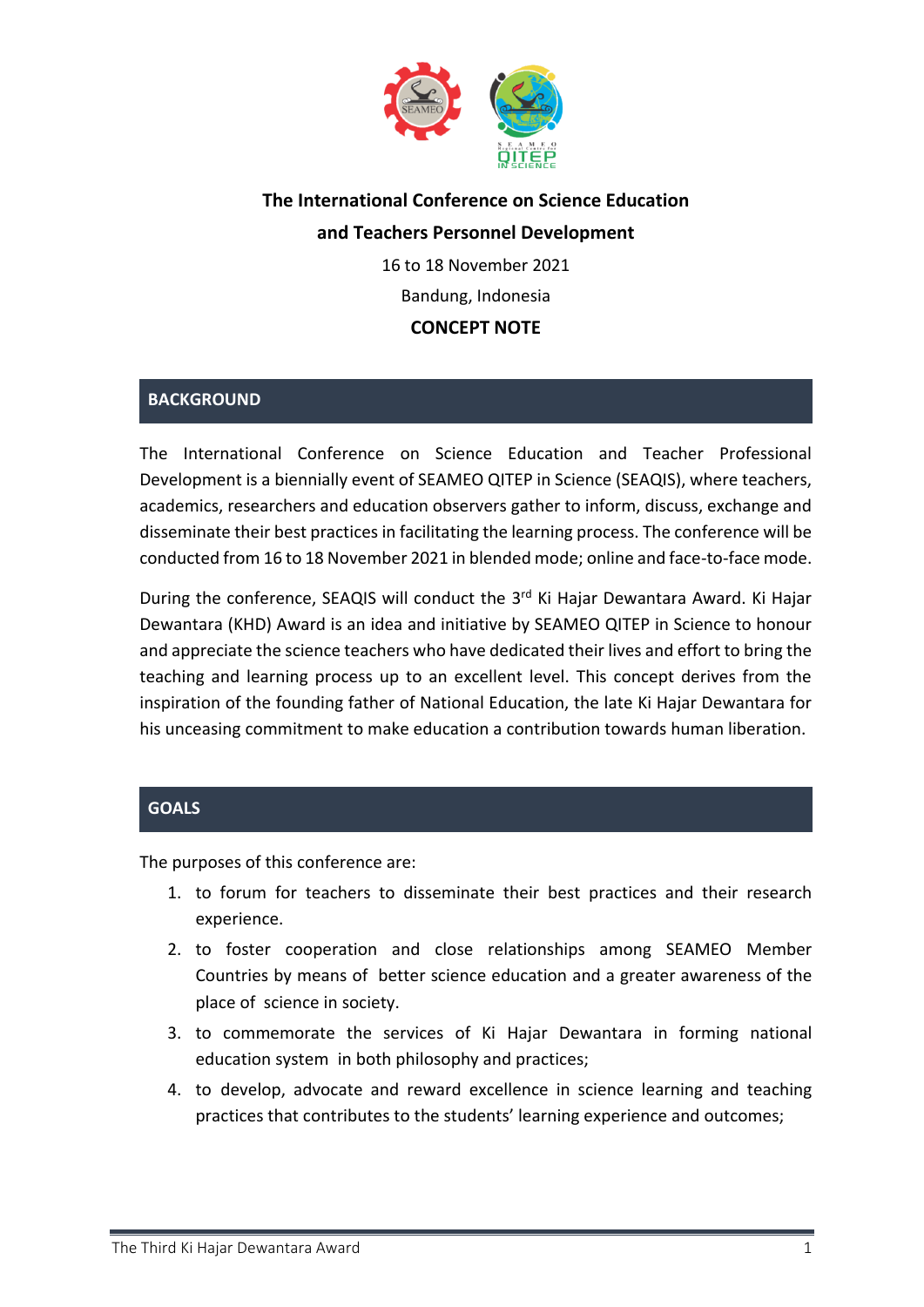5. to reinforce the concept of the teaching profession and science education development as a driving force in the regional progress leading collectively to prosperity and peace to the ASEAN Economic Community;

#### **THEME**

The theme of this year's conference is **Innovation in Science Teaching and Learning towards Industrial Revolution 4.0.**

#### **DATE AND VENUE**

The third Ki Hajar Dewantara Award will be conferred during the International Conference on Science Education from 16 to 18 November 2021 in a blended mode; online and faceto-face mode.

#### **SPEAKERS**

Prominent experts who consist of academics, researcher, and policy makers will share their knowledge and experience in this conference. Furthermore, there will be best science teachers representing seven countries in Southeast Asian region who will share their best practices in science education.

#### **PARTICIPANTS**

Online participants consisting of teachers, education personnel, policy makers, and students will be invited to attend the conference through Zoom Cloud Meetings or YouTube live streaming.

#### **TENTATIVE AGENDA**

**15 November 2021** Arrival of Judges and Nominees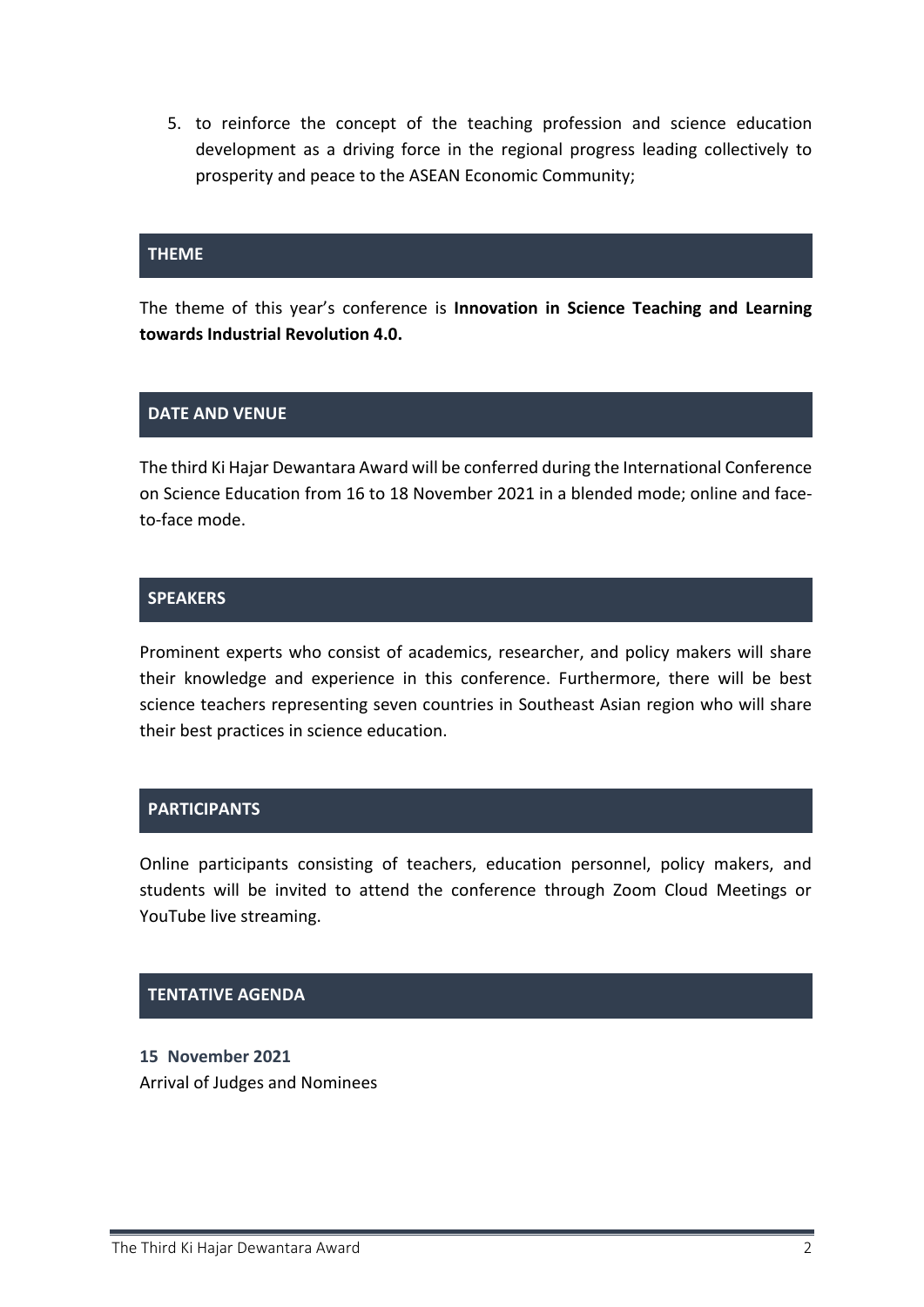# **16 November 2021**

| <b>Time</b> |                          |       | <b>Activity</b>                                                                                   |
|-------------|--------------------------|-------|---------------------------------------------------------------------------------------------------|
|             |                          |       | <b>Opening Formalities</b>                                                                        |
|             |                          |       | Jayagiri Room                                                                                     |
| 8:00        |                          | 8:05  | Presentation of The Ki Hajar Dewantara Award Story Video                                          |
| 8:05        | $\blacksquare$           | 8:15  | <b>Traditional Dance Performance</b>                                                              |
| 8:15        | $\blacksquare$           | 8:20  | <b>SEAMEO Colours</b>                                                                             |
| 8:20        | $\blacksquare$           | 8:25  | <b>SEAMEO Song</b>                                                                                |
| 8:25        | $\blacksquare$           | 8:40  | Welcome Remarks by the Director of SEAMEO QITEP in Science                                        |
|             |                          |       | Remarks by the Head of Bureau of Cooperation and Public                                           |
| 8:40        |                          | 8:55  | Relations of the Ministry of Education, Culture, Research, and                                    |
|             |                          |       | Technology of the Republic of Indonesia                                                           |
| 8:55        | $\overline{\phantom{a}}$ | 9:10  | Remarks by the Director of SEAMEO Secretariat                                                     |
|             |                          |       | Official Opening by the Secretary General of the Ministry of                                      |
| 9:00        |                          | 9:15  | Education, Culture, Research, and Technology of the Republic of                                   |
|             |                          |       | Indonesia                                                                                         |
| 9:15        |                          | 9:20  | Memorandum of Understanding Signing between SEAMEO QITEP<br>in Science and System Dynamics Centre |
| 9:20        |                          | 9:30  | <b>Virtual Group Photo</b>                                                                        |
| 9:30        |                          | 10:00 | <b>Coffee Break</b>                                                                               |
|             |                          |       | Best Practice Presentation by the 3 <sup>rd</sup> Ki Hajar Dewantara Award Nominees               |
|             |                          |       | Jayagiri Room                                                                                     |
| 10:00       |                          | 10:15 | Introduction of Board of Judges                                                                   |
|             |                          |       | <b>Best Practice Presentation</b>                                                                 |
|             |                          |       | Helping Students SOAR above the Challenges of Industry 4.0                                        |
| 10:15       |                          | 10:50 | through a Tiered STEM ALP                                                                         |
|             |                          |       | Mr Ang Peng Siang                                                                                 |
|             |                          |       | <b>Singapore</b>                                                                                  |
|             |                          |       | <b>Best Practice Presentation</b>                                                                 |
|             |                          |       | Mini-Projector Design: Implementation of STEM Interdisciplinary                                   |
| 10:50       |                          | 11:25 | Project to Stimulate Students' Skillsets for Industry 4.0                                         |
|             |                          |       | Ms Binar Kasih Sejati<br>Indonesia                                                                |
|             |                          |       | <b>Best Practice Presentation</b>                                                                 |
|             |                          |       | WE RISE: Wide-ranging Educational Research Initiatives for Student                                |
| 11:25       |                          | 12:00 | Engagement                                                                                        |
|             |                          |       | Mr Joey Ian C. Singson                                                                            |
|             |                          |       | <b>Philippines</b>                                                                                |
| 12:00       |                          | 13:00 | <b>Lunch Break</b>                                                                                |
|             |                          |       | <b>Best Practice Presentation</b>                                                                 |
|             |                          |       | Action Research on Note Taking and Making Using Mind Map in                                       |
| 13:00       |                          | 13:35 | <b>Learning Physics</b>                                                                           |
|             |                          |       | Dr Makarimi bin Haji Awang Kassim                                                                 |
|             |                          |       | <b>Brunei Darussalam</b>                                                                          |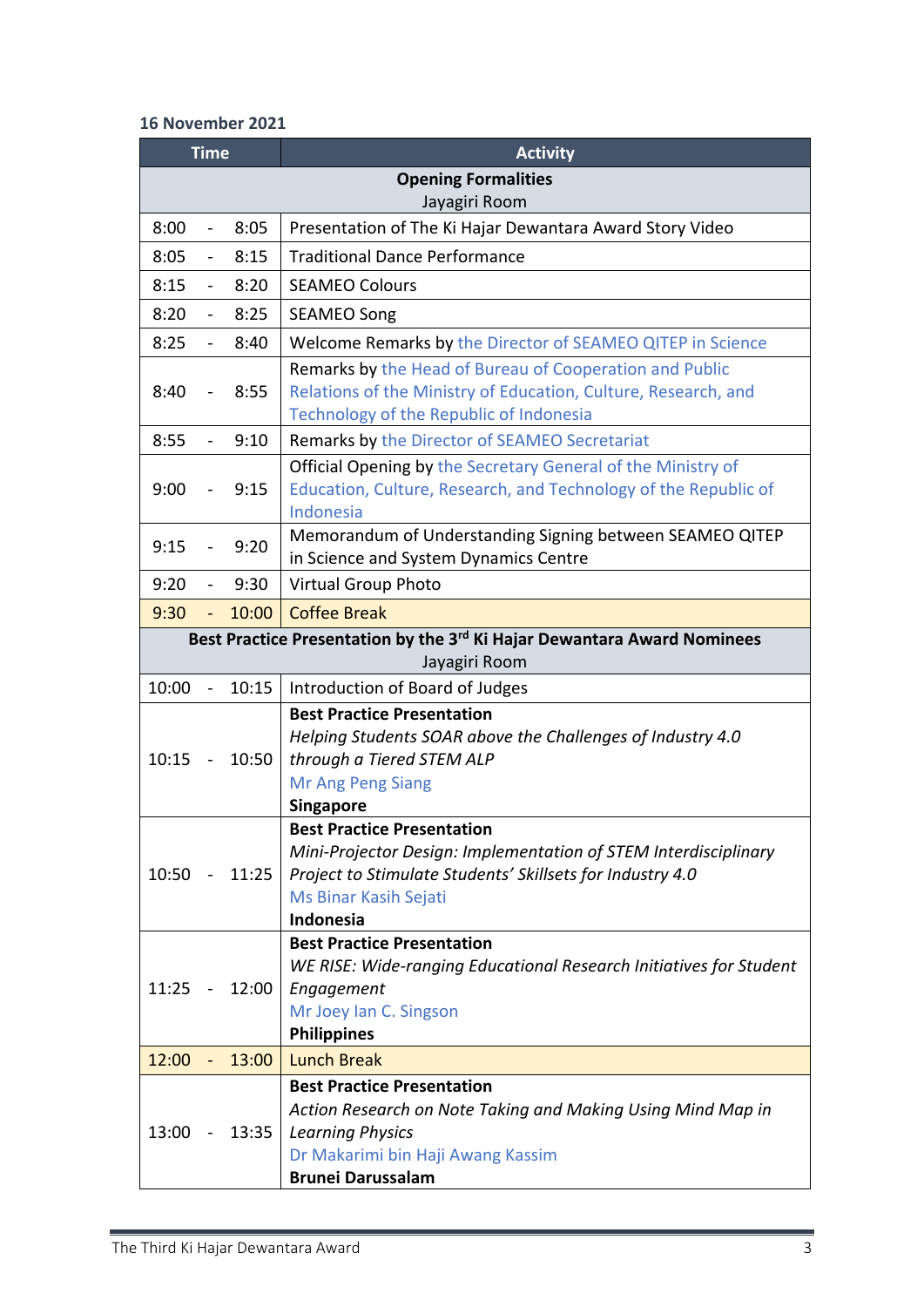| Time           | <b>Activity</b>                                                |
|----------------|----------------------------------------------------------------|
|                | <b>Best Practice Presentation</b>                              |
| 14:10<br>13:35 | Simple Machine                                                 |
|                | <b>Mr Mov Veasna</b>                                           |
|                | Cambodia                                                       |
|                | <b>Best Practice Presentation</b>                              |
|                | Promoting and Establishing Innovative Creation Using STEM      |
| 14:45<br>14:10 | Activity Design in Learning Animal Behavior: A New Shift in    |
|                | <b>Teaching Biology</b>                                        |
|                | Mr Kiettisak Inrajsadon                                        |
|                | <b>Thailand</b>                                                |
|                | <b>Best Practice Presentation</b>                              |
|                | Improving Students' Understanding in Determining the Direction |
| 14:45<br>15:20 | and Resolutions of The Forces Using I Force Innovation         |
|                | Mr Mohd Azif bin Shukor                                        |
|                | <b>Malaysia</b>                                                |

# **17 November 2021**

| <b>Time</b>             |       | <b>Activity</b>                                                                                                                                                                                                                                                                                |
|-------------------------|-------|------------------------------------------------------------------------------------------------------------------------------------------------------------------------------------------------------------------------------------------------------------------------------------------------|
| 8:30                    | 8:35  | Opening by MC                                                                                                                                                                                                                                                                                  |
| 8:35                    | 9:35  | <b>Keynote Address 1</b><br>Science Education 4.0 – preparing K-12 students for a complex and<br>fast-changing world<br>Dr. Connie Cirkony<br><b>Research Fellow</b><br>Monash University, Australia<br>Moderator: Dr Ida Kaniawati, Expert of SEAMEO QITEP in Science                         |
| 9:35                    | 10:00 | <b>Coffee Break</b>                                                                                                                                                                                                                                                                            |
| 10:00<br>$\blacksquare$ | 11:00 | <b>Keynote Address 2</b><br>Innovation in Science T&L: Towards IR 4.0, from a Teacher's<br>Perspective<br>Mr Koh Chee Kiang<br>The first place of the 2 <sup>nd</sup> Ki Hajar Dewantara Award<br>Victoria School, Singapore<br>Moderator: Dr Harry Firman, Expert of SEAMEO QITEP in Science  |
| 11:00                   | 12:00 | <b>Keynote Address 3</b><br>Education of Now in Industrial Revolution 4.0: A Much-Needed<br>Preparation<br>Dr Zulfikar Alimuddin, B.Eng, MM<br><b>Director</b><br>Highly Functioning Education Consulting Services, Indonesia<br>Moderator: Dr Harry Firman, Expert of SEAMEO QITEP in Science |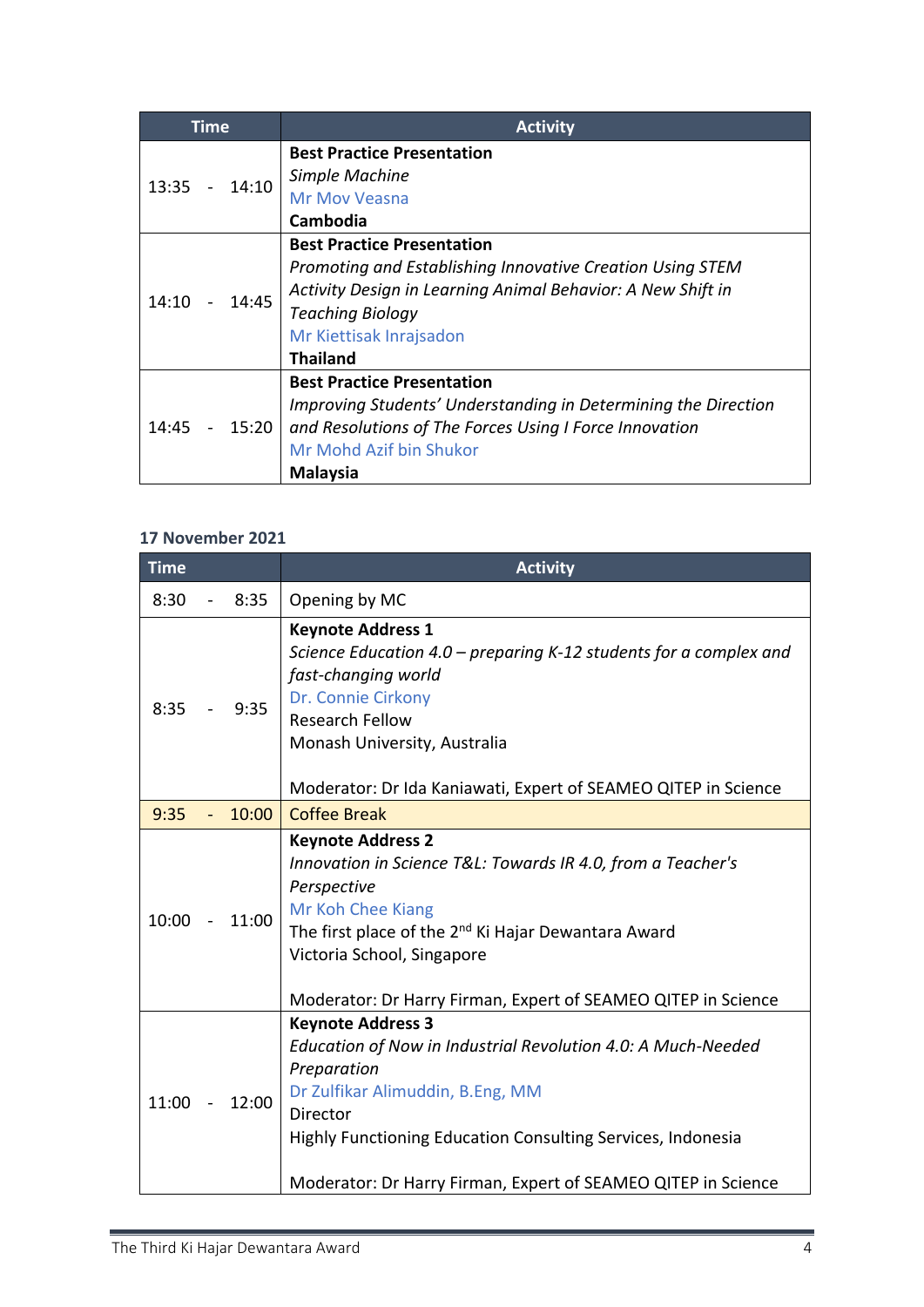| <b>Time</b>                                                                                                                                             | <b>Activity</b>                                                                                                                                                                                                                                                                                                                                                                                                                                                                |  |  |
|---------------------------------------------------------------------------------------------------------------------------------------------------------|--------------------------------------------------------------------------------------------------------------------------------------------------------------------------------------------------------------------------------------------------------------------------------------------------------------------------------------------------------------------------------------------------------------------------------------------------------------------------------|--|--|
| 12:00 - 13:00 Lunch Break                                                                                                                               |                                                                                                                                                                                                                                                                                                                                                                                                                                                                                |  |  |
|                                                                                                                                                         | <b>Parallel Session</b>                                                                                                                                                                                                                                                                                                                                                                                                                                                        |  |  |
| <b>Room A</b><br>Name of Room: Jayagiri<br>Moderator: Zuhe Safitra, Head of Publications and Partnership Division of SEAMEO<br><b>QITEP</b> in Science  |                                                                                                                                                                                                                                                                                                                                                                                                                                                                                |  |  |
| <b>Room B</b><br>Name of Room: Argabinta<br>Moderator: Lukman Nulhakim, Head of ICT, Data, and Evaluation Division of SEAMEO<br><b>QITEP</b> in Science |                                                                                                                                                                                                                                                                                                                                                                                                                                                                                |  |  |
| <b>Room C</b><br>Name of Room: Wastukencana Room<br>Moderator: Lintang Ratri Prastika, Human Resources Officer of SEAMEO QITEP in<br>Science            |                                                                                                                                                                                                                                                                                                                                                                                                                                                                                |  |  |
| 13:00<br>13:30<br>$\sim 100$ km s $^{-1}$                                                                                                               | Room A<br><b>Enhancing Computational Thinking Skills Through STEM Learning</b><br><b>Using Arduino Based Project</b><br>Lia Laela Sarah<br><b>Room B</b><br>"Gotong Royong-Slide" (G-Slide) to Increase Active Participation<br>and Collaborative Students on The Topic Excretion System.<br><b>Endar Madesa</b><br><b>Room C</b><br>Application of 3PM (Three Point Method) To Enhance 21 <sup>st</sup> Century<br>Skills of Students Towards Education 4.0<br>Widya Grantina |  |  |
| 13:30<br>14:00                                                                                                                                          | <b>Room A</b><br>Developing Interactive Mobile Learning Application "The Secrets of<br>Gravity" for Senior High School Students Grade X<br><b>Agus Adibil Muhtar</b><br><b>Room B</b><br>Vaccine Candidates Design Project-based Learning to Enhance<br><b>Science Process Skills and Motivation</b><br><b>Ineke Elisabeth</b><br>Room C<br>Development of Inquiry-Based Chemistry Digital Book to Improve<br><b>Students Critical Thinking Ability</b><br>Petri Priyatni      |  |  |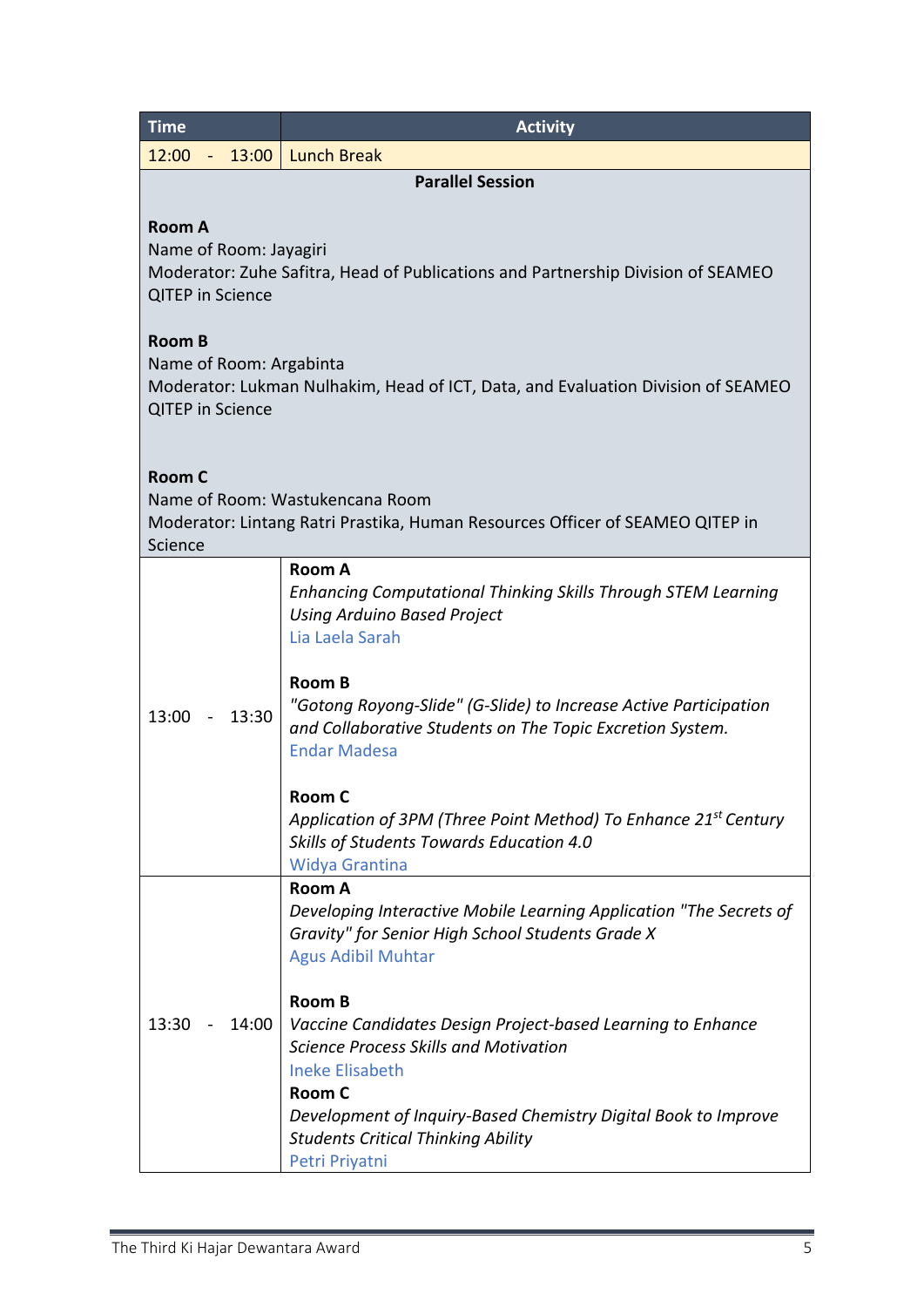| <b>Time</b>    | <b>Activity</b>                                                                                                                                                                                                                        |
|----------------|----------------------------------------------------------------------------------------------------------------------------------------------------------------------------------------------------------------------------------------|
|                | <b>Room A</b><br>The Improvement of Student Creative Thinking Skill Through STEM<br>Project of Bridge Construction Based on Newton's Law Using 3D<br>Printing in Supporting Industrial Revolution 4.0<br>Astri Faizah<br><b>Room B</b> |
| 14:30<br>14:00 | Integrating Computational Thinking in Learning Through Simsketch<br>Modeling to Improve Student Critical Thinking in Concept of<br><b>Excretion Systems</b><br><b>Abdul Aziz Rahman</b>                                                |
|                | Room C<br>Making of Natural Acid-Base Indicators (Extract of Mangosteen<br>Peel, Bougenvillea Spectabilis, Alternanthera Leaf) with STEM<br>Approach to Chemistry Subjects During the Covid-19 Pandemic<br>Meta Indah Agnetia          |
|                | <b>Room A</b><br>Synchronous and Asynchronous Virtual Classroom on Physics<br>Learning Towards Industrial Revolution 4.0 at the Time of the<br>Pandemic Covid-19<br><b>Kristian Dinata</b>                                             |
| 15:00<br>14:30 | <b>Room B</b><br>Using Google Earth in STEAM Problem-Based Learning on Water-<br>Related Disaster Risks Reduction in Primary School<br>Dyan Widya Agustina                                                                             |
|                | <b>Room C</b><br>The STEM Learning of Power Plants from Surrounding Materials<br>Through Digital Literation to Increase Creativity Towards Industrial<br><b>Revolution Era 4.0</b><br>Meydia Afrina                                    |
| 15:00<br>15:30 | <b>Coffee Break</b>                                                                                                                                                                                                                    |
| 16:00<br>15:30 | <b>Room A</b><br>Applying Physics Multirepresentation Worksheet Assisted by PHet<br>in Flipped Classroom to Improve Students Scientific Skills<br>Putu Rusmila Dewi Kesiman<br><b>Room B</b>                                           |
|                | The Use of Kelong Miniature Media and STEAM Method to Improve<br>the Learning Outcomes of Class 7 Science at SMPN 10 Bintan<br>Suharyanto                                                                                              |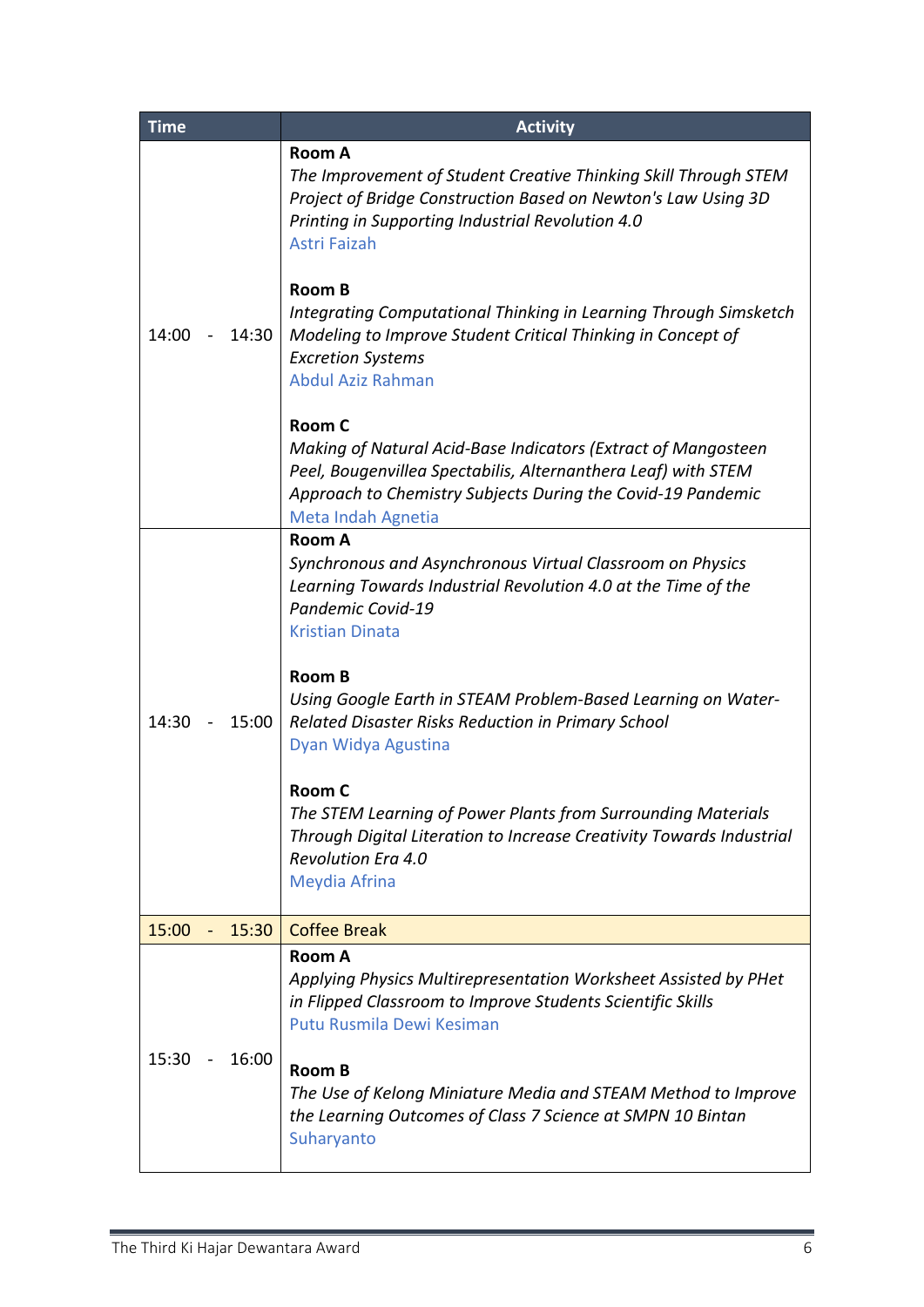| <b>Time</b>    | <b>Activity</b>                                                                                                                                                                                           |
|----------------|-----------------------------------------------------------------------------------------------------------------------------------------------------------------------------------------------------------|
|                | <b>Room C</b><br>The Use of Seagis Strategy Assisted by Adsoroid Media to Improve<br>H-4 Students' Achievement in Learning Colloids at SMA Negeri 3<br>Malang<br><b>Luh Murniasih</b>                     |
| 16:00<br>16:30 | Room A<br>The Implementation of STEM Project Based Learning Through the<br>Building of Musical Instrument to Improve Student Creativity in<br><b>Sound Wave Topic</b><br><b>Ismail Harianto</b><br>Room B |
|                | Application of Robotic Technology in Climate Change Materials to<br>Improve Learning Outcomes and Student Concern for the<br>Environment<br><b>Julia Astutik</b>                                          |
| 16:30<br>17:00 | Room A<br>"Pesan Misteri", Fun Scientific Approach Using Ms Teams for<br>Elementary Students' Remote Learning<br>Sulastri<br>Room B<br>The Model of Physics Experiments Using Smartphone Sensors in       |
|                | Senior High School 1 Pangkalpinang<br><b>Herfien Rediansyah</b>                                                                                                                                           |

## **18 November 2021**

|               | <b>Time</b>    |          | <b>Activity</b>                                                                           |
|---------------|----------------|----------|-------------------------------------------------------------------------------------------|
| $8:30 - 8:35$ |                |          | Opening by MC                                                                             |
| 8:35          |                | $-12:00$ | Workshop on Augmented Reality for Science Education facilitated<br>by Assemblr            |
| 12:00         | $\blacksquare$ | 13:00    | <b>Lunch Break</b>                                                                        |
| 13:00         |                | $-13:15$ | Bamboo Music Performance: Arumba                                                          |
| 13:15         |                | $-13:45$ | Presentation of Certificate of Appreciation to All Nominees                               |
| 13:45         |                | $-14:00$ | Announcement and Awarding for the Winners by the Director of<br><b>SEAMEO Secretariat</b> |
| 14:00         | $\blacksquare$ | 14:30    | Speech by the Winners                                                                     |
| 14:30         |                | 15:00    | Closing                                                                                   |

**19 November 2021**

Departure of Judges and Nominees